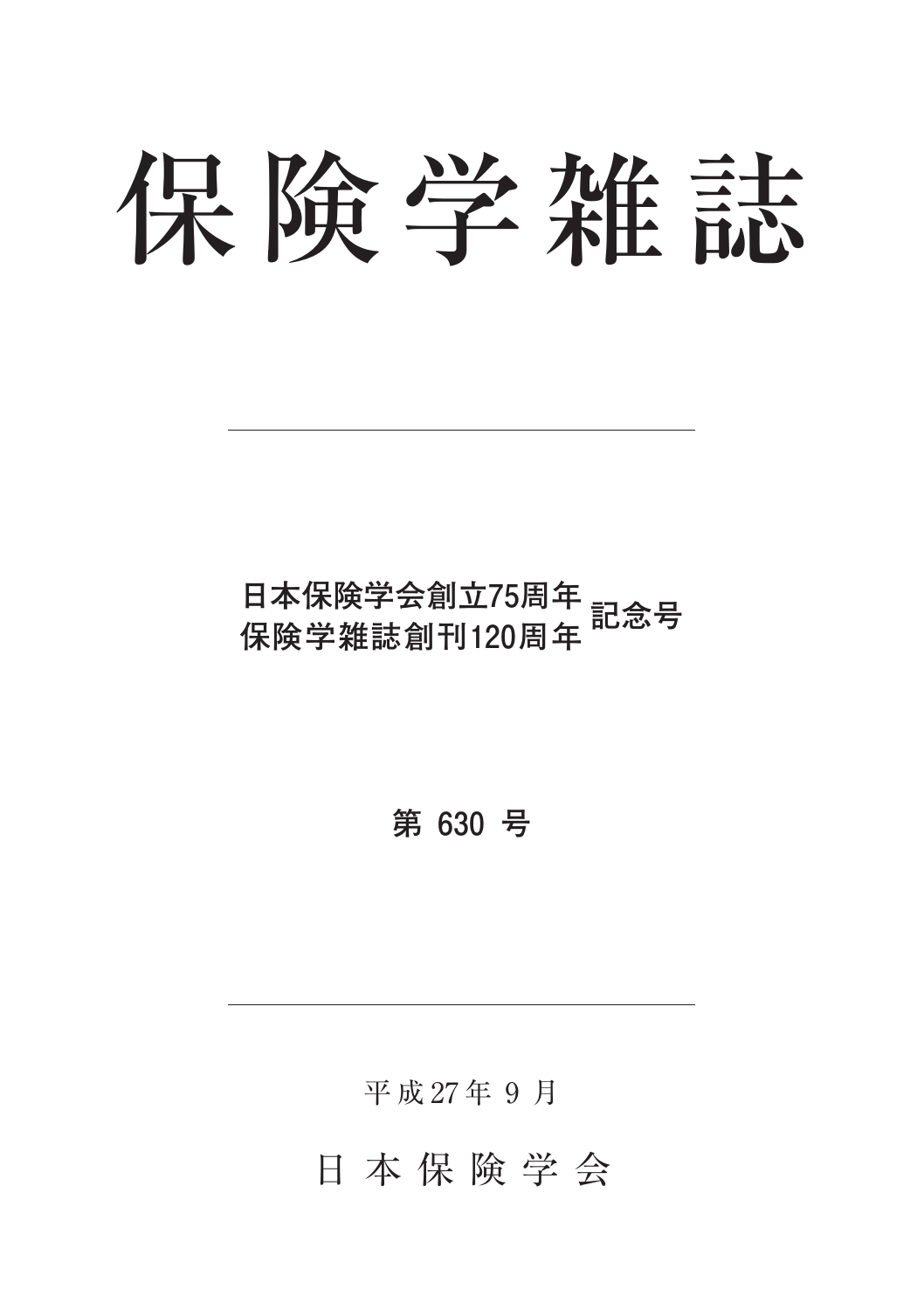### 目 次

創立75周年記念号の発刊に寄せて……………………………福田 弥夫(i)

#### **【創立75周年記念論文】**

#### **〔経済・経営・商学系〕**

| アンケート調査から得られた大学生の保険意識…………井口 富夫(1)     |  |
|---------------------------------------|--|
| 認知症高齢者への保険対応……………………………………長沼建一郎 (21)  |  |
| 環境リスクファイナンスの提案………………………………久保 英也 (43)  |  |
| 東日本大震災と堅固な地震保険制度…………………………小藤 康夫 (61)  |  |
| ―― イベントスタディの正しい解釈をめぐって ――             |  |
| コーポレートガバナンス・コードの                      |  |
| 策定と企業年金の対応……………………………………………丸山 高行 (81) |  |

「協同組合保険」のアイデンティティ ………………………江澤 雅彦 (103) 保険 IFRS の方向性 ……………………………………………重原 正明 (121)

中学・高等学校における金融リテラシーと

金融・保険教育の現状について……………………………家森 信善 (139) ––教員の意識調査に基づいて––

牛命保険会社におけるグローバル化と規模の経済性 …… 恩藏 三穂 (161) 遺伝子検査の普及がもたらす

アンダーライティングの新たな課題宮地 朋果(179) 「危険なくして保険なし」の経済分析 ………………………………………………………大倉 真人 (193)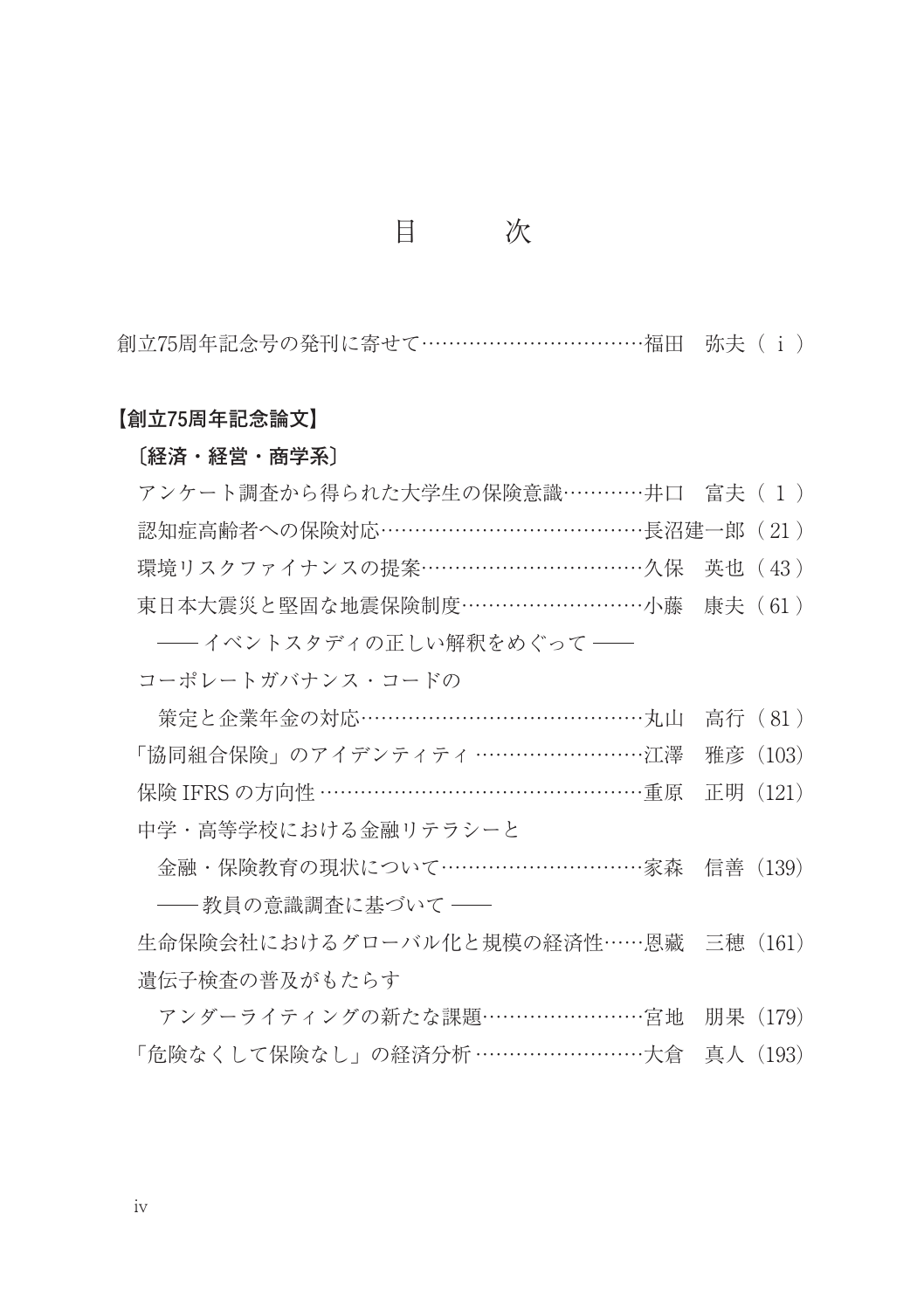**〔法学系〕**

| 「保険」に関する若干の考察 ………………………………今井         | 薫 (207)  |
|--------------------------------------|----------|
| ――「保険」とは何だったのか ――                    |          |
| 人身傷害保険における疾病の扱い…………………………佐野          | 誠 (229)  |
| -- サード・パーティ型制度との比較から --              |          |
| 生命保険契約の復活と自殺免責条項………………………甘利 公人 (249) |          |
| 人身傷害死亡保険金の帰趨……………………………………大塚         | 英明 (271) |
| 生命保険会社の積極的な被保険者生存等の調査義務……福田          | 弥夫 (291) |
| 就業不能保険における「就業不能」の意味………………梅津          | 昭彦 (313) |
|                                      |          |

| 日本保険学会75年略史………………………………………………… (331) |  |  |
|--------------------------------------|--|--|
|--------------------------------------|--|--|

| 保険学雑誌編集方針等………………………………………………… (439) |  |
|-------------------------------------|--|
| お知らせ………………………………………………………………… (459) |  |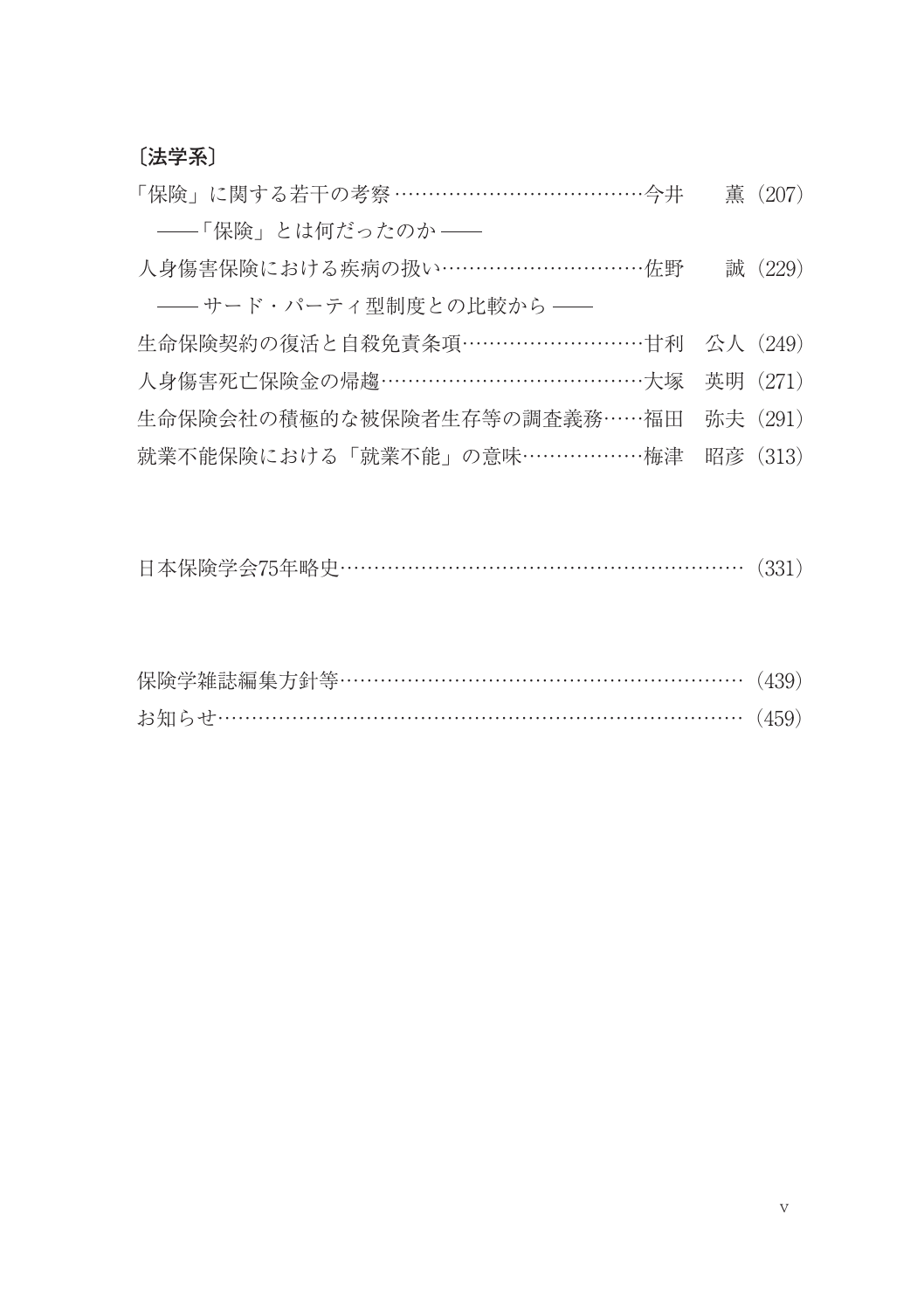## 執筆者紹介

- 井口富夫 龍谷大学
- 長 沼 建一郎 法政大学社会学部教授
- 久保 英 也 滋賀大学大学院経済学研究科教授
- 小藤康夫 専修大学商学部教授
- 丸山高行 住友生命保険相互会社年金事業部審議役
- 江澤雅彦 早稲田大学商学学術院教授
- 重原正明 第一生命経済研究所経営環境研究部部長
- 家森信善 神戸大学経済経営研究所教授
- 恩藏三穂 高千穂大学商学部教授
- 宮地朋果 拓殖大学商学部准教授
- 大倉真人 同志社女子大学現代社会学部准教授
- 今 井 董 京都産業大学法務研究科教授
- 佐 野 誠 福岡大学法科大学院教授
- 甘利公人 上智大学法学部教授・弁護士
- 大塚英明 早稲田大学商学学術院教授
- 福 田 弥 夫 日本大学法学部教授
- 梅津昭彦 新潟大学大学院実務法学研究科教授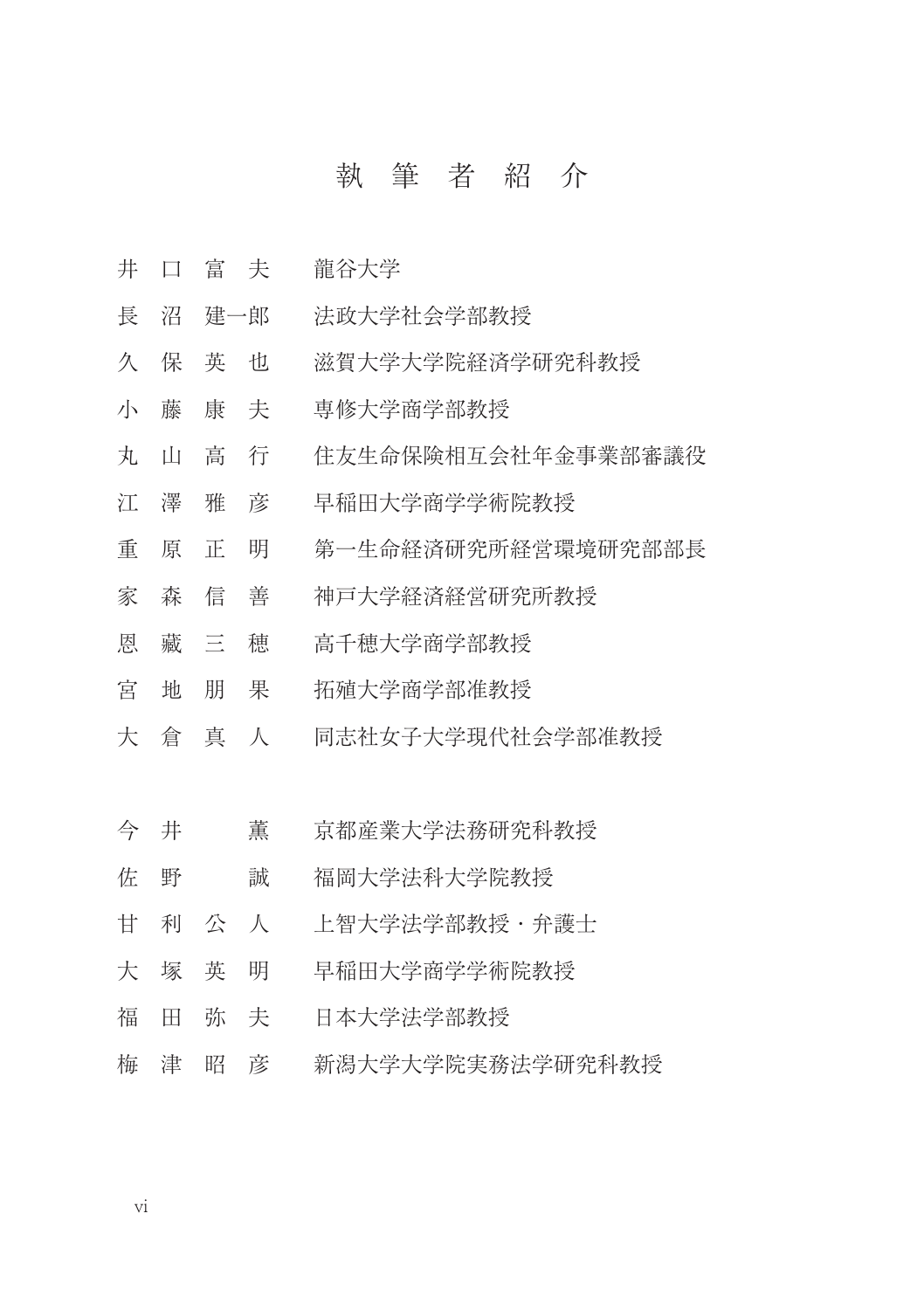# **Table of Contents**

## **ANNIVERSARY ARTICLES**

| Insurance and University Students: Fact-finding from the                |       |
|-------------------------------------------------------------------------|-------|
| Questionnaire                                                           |       |
|                                                                         |       |
| The Countermeasure by Insurance for Elderly Dementia                    |       |
| Ken-ichiro Naganuma, Hosei University ································· | (21)  |
| A Proposal of the Environmental Risk Finance                            |       |
|                                                                         | (43)  |
| The Great East Japan Earthquake and the Robustness of the               |       |
| Earthquake Reinsurance System                                           |       |
|                                                                         | (61)  |
| The Establishment of the Corporate Governance Code and the              |       |
| Preparation by Corporate Pensions                                       |       |
| Takayuki Maruyama, Sumitomo Life Insurance Company  (81)                |       |
| Identity of Cooperative Insurance                                       |       |
|                                                                         | (103) |
| IFRS Insurance Contracts Project Phase II-Directions of                 |       |
| Recent Discussions                                                      |       |
| Masaaki Shigehara, Dai-ichi Life Research Institute Inc.                | (121) |
| Financial Literacy and the Current Situations of Financial and          |       |
| Insurance Education in Japanese Junior and Senior High Schools          |       |
|                                                                         | (139) |
| Globalization and Economies of Scale of Japanese Life Insurance Company |       |
|                                                                         |       |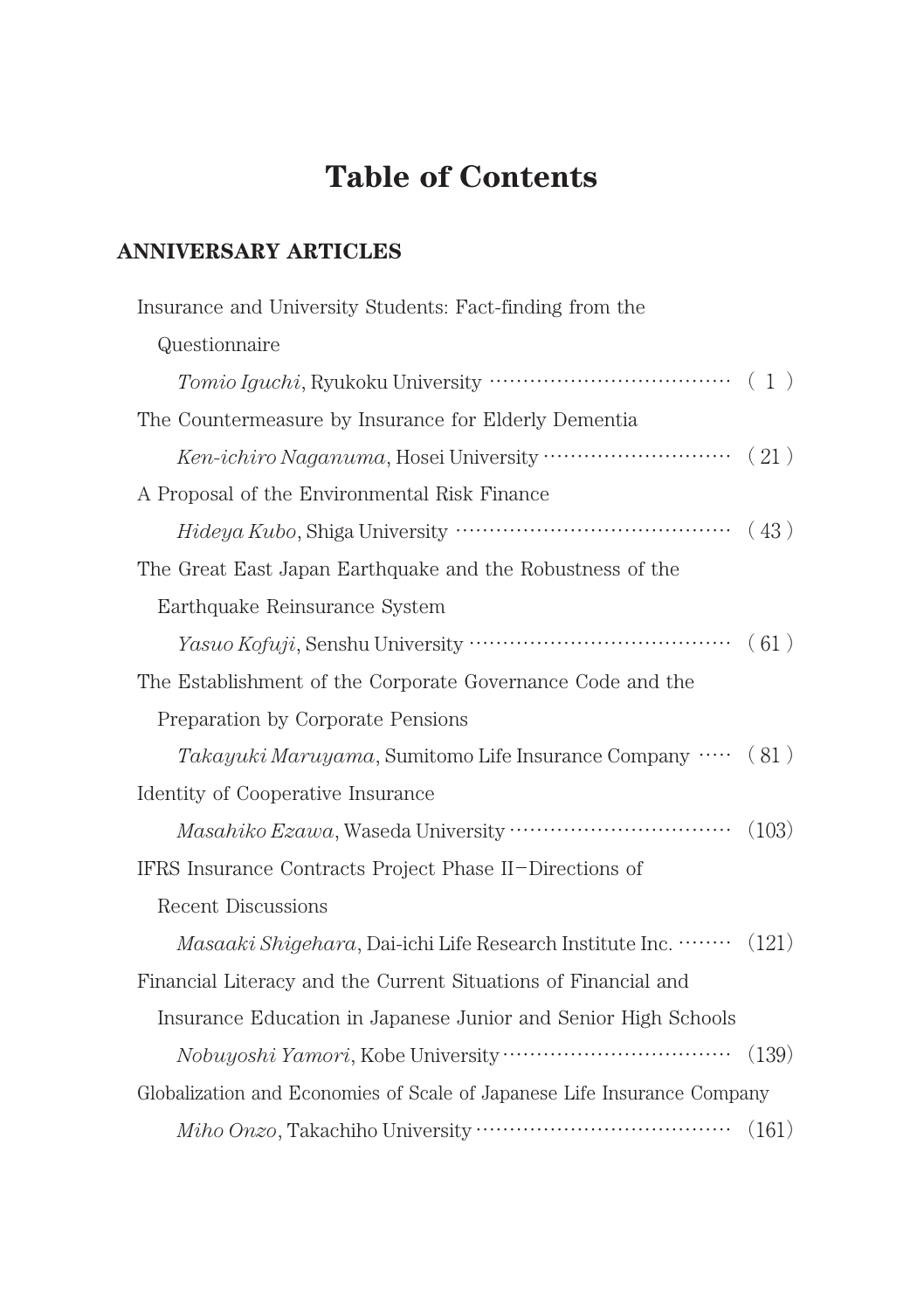| The Genetic Revolution and its Future Impact on Insurance                     |  |
|-------------------------------------------------------------------------------|--|
| Underwriting in Japan                                                         |  |
|                                                                               |  |
| An Economic Analysis of "No Risk, No Insurance"                               |  |
| <i>Mahito Okura</i> , Doshisha Women's College of Liberal Arts $\cdots$ (193) |  |

| Which System should be referred as to Insurance?                    |       |
|---------------------------------------------------------------------|-------|
|                                                                     | (207) |
| Sickness Risk in Personal Injury Insurance                          |       |
|                                                                     | (229) |
| Reinstatement and Suicide Exclusion in Life Insurance Contract      |       |
|                                                                     | (249) |
| Proper Claim for Death Benefits of the Personal Injury Clause       |       |
|                                                                     |       |
| on the Automobile Insurance                                         |       |
|                                                                     | (271) |
| Affirmative Duty of Life Insurance Companies to investigate         |       |
| Survival of the Insured                                             |       |
|                                                                     | (291) |
| The Definition of "Disability" in Disability Insurance; US Case Law |       |

| 75 Years of the Japanese Society of Insurance Science |  |
|-------------------------------------------------------|--|
| Yasuo Fukuda, Tomio Iquchi, Makoto Sano               |  |
| $and Yasushi Matsushita$ (331)                        |  |
|                                                       |  |

**Editing Policy of Journal of Insurance Science** (439)